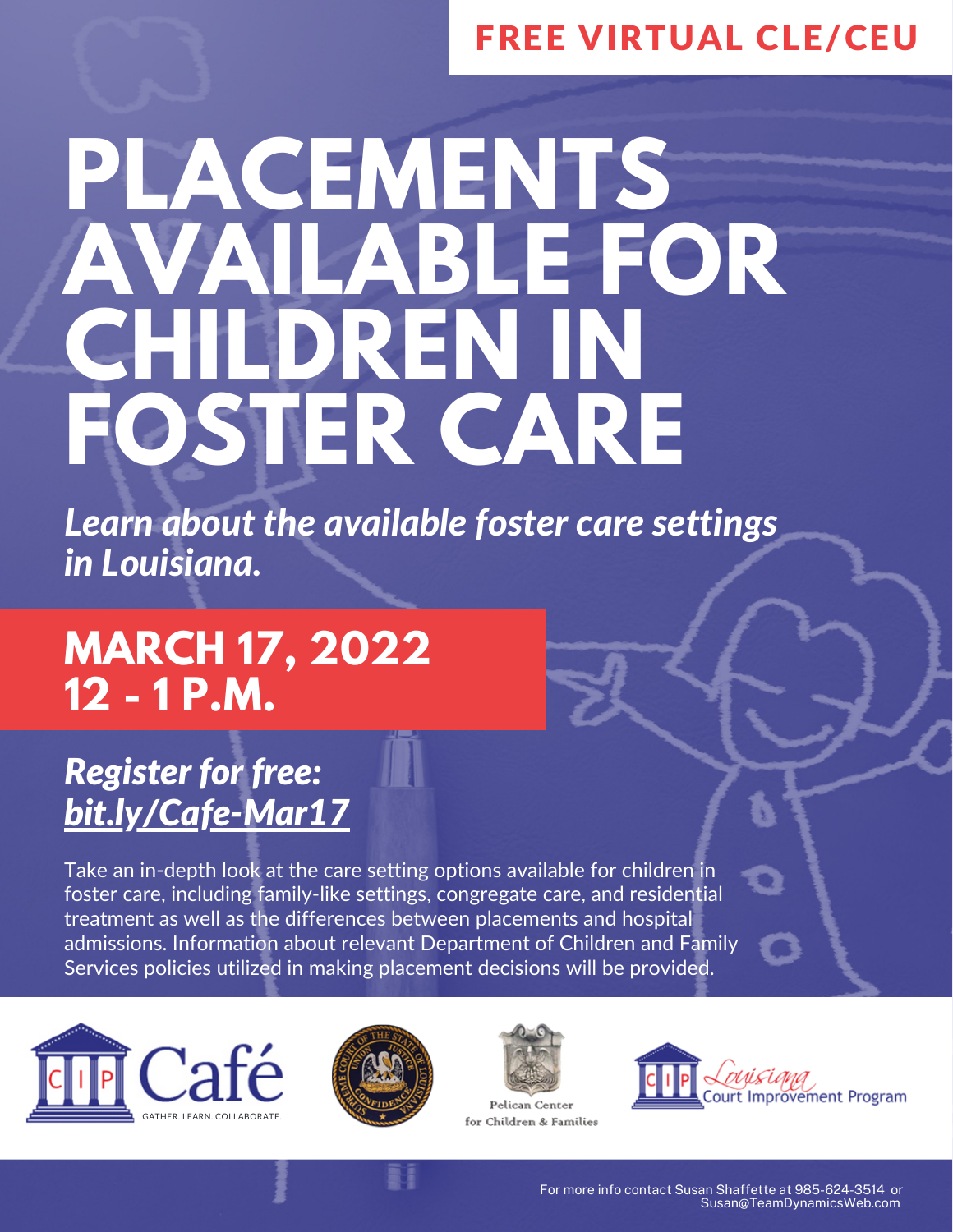# **AGENDA & SCHEDULE** FOSTER CARE PLACEMENTS FOR CHILDREN IN LOUISIANA

#### **Objectives**

- Identify the different care settings available to the Department of Children and Family Services (DCFS) for the placement of children in foster care, including family-like settings, congregate care, and residential treatment.
- Learn about DCFS policies related to levels of care for children in foster care.
- Understand resources available for learning more about the levels of care available for placement of children in foster care.

#### **Speakers**

- LaTrese LeCour | *State Foster Care Program Manager, Department of Children and Family Services*
- Yvonne Diaz Domingue | *Manager, Department of Children and Family Services*
- Curtis Nelson, J.D. *| Deputy Judicial Administrator, Division of Children and Families, Louisiana Supreme Court*
- Caitlin Glass, J.D. | *Legal Representation Coordinator, Pelican Center for Children and Families*

| $12:00 - 12:15PM$ | Family-Like Settings for Placement of<br>Children in Foster Care and Considerations |
|-------------------|-------------------------------------------------------------------------------------|
| 12:15 - 12:30PM   | Congregate Care Settings and<br>Considerations <sup>'</sup>                         |
| 12:30 - 12:45PM   | Residential Treatment Settings and<br>Considerations                                |
| $12:45 - 1:00PM$  | Questions and Answers                                                               |

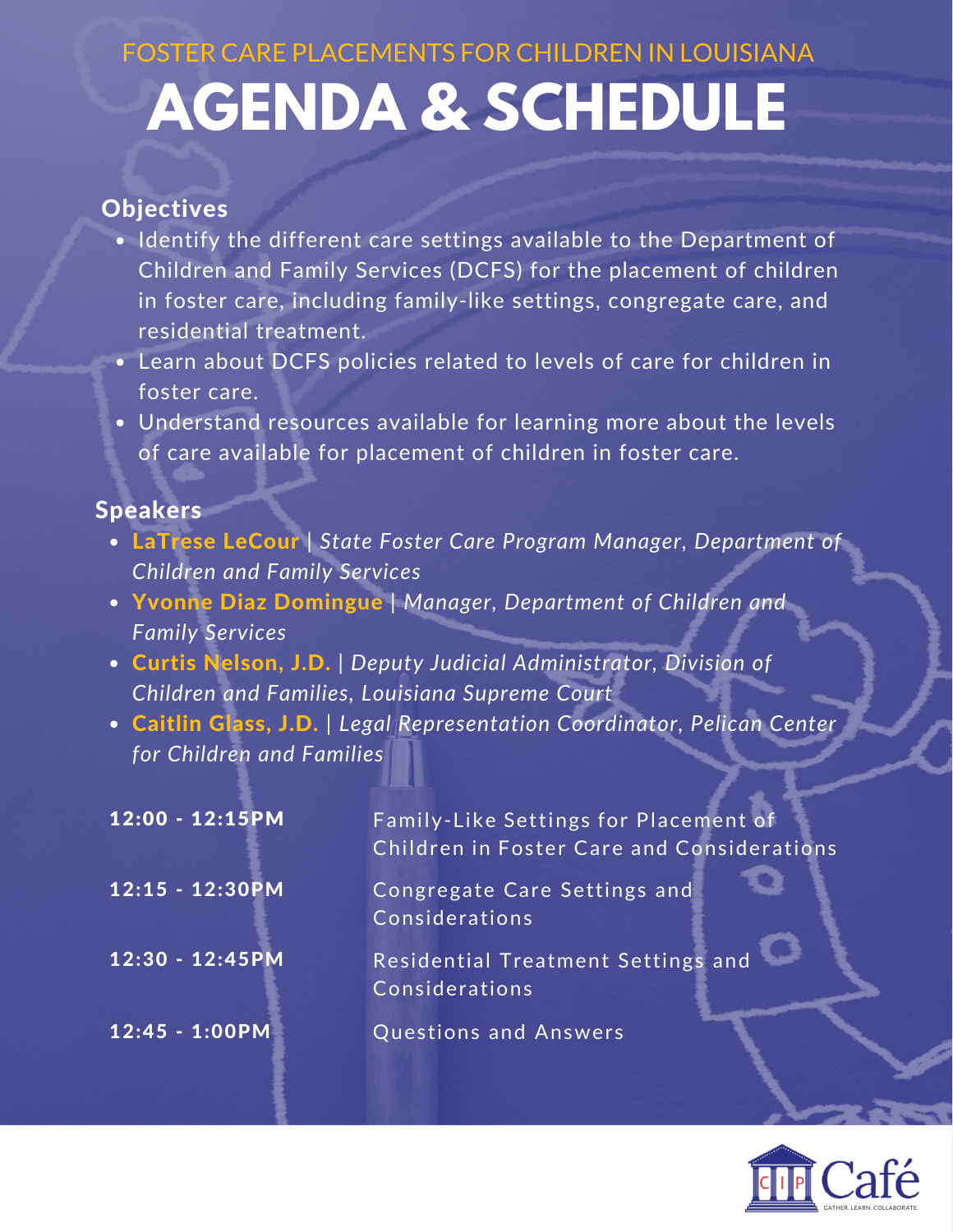# **SPEAKERS**



LaTrese LeCour | *State Foster Care Program Manager, Department of Children and Family Services*

LaTrese LeCour manages the Foster Care Unit at the Department of Child and Family Services of Louisiana. She maintains the role of tribal liaison, leader of normalcy in foster care, and Quality Parenting Initiative (QPI). LaTrese has a Bachelors in Psychology and a Masters in Counseling Psychology. She began as an investigator, supervisor, and Child Welfare Manager of Lafourche and Assumption Parishes and a Child Welfare Consultant in Foster Care.



#### Yvonne Diaz Domingue | *Manager, Department of Children and Family Services*

Yvonne Diaz Domingue manages the Behavioral Health and Residential Services Unit for the Child Welfare Support Services Division of the Department of Child and Family Services of Louisiana. She has worked as a clinician and a child and family advocate in the private and public sectors for three decades. Throughout this time her professional and volunteer work has focused on child and youth development, primary care and behavioral health treatment for infant, toddlers, children and youth. She has led or been a part of implementation teams to build inter-agency, public/private health programs. An accomplished analyst, and data storyteller, she is dedicated to increasing and improving the use of data and research in the development of child welfare policy and protocols that increase permanency and amplify youth and family voice. She holds a Masters in Rehabilitation Counseling and Vocational Education, and a Bachelors of Nursing Degree from the University of Louisiana at Lafayette.



#### Caitlin Glass | *Legal Representation Coordinator, Pelican Center for Children and Families*

Caitlin Glass is the Legal Representation Coordinator for the Pelican Center for Children and Families. In this role, Ms. Glass is part of the collaboration among legal stakeholders, DCFS, and the Court Improvement Program to enhance the quality of legal representation for parents and children in Louisiana. Ms. Glass has her J.D. and M.S.W. and has represented children in Child in Need of Care cases and parents in dependency cases.